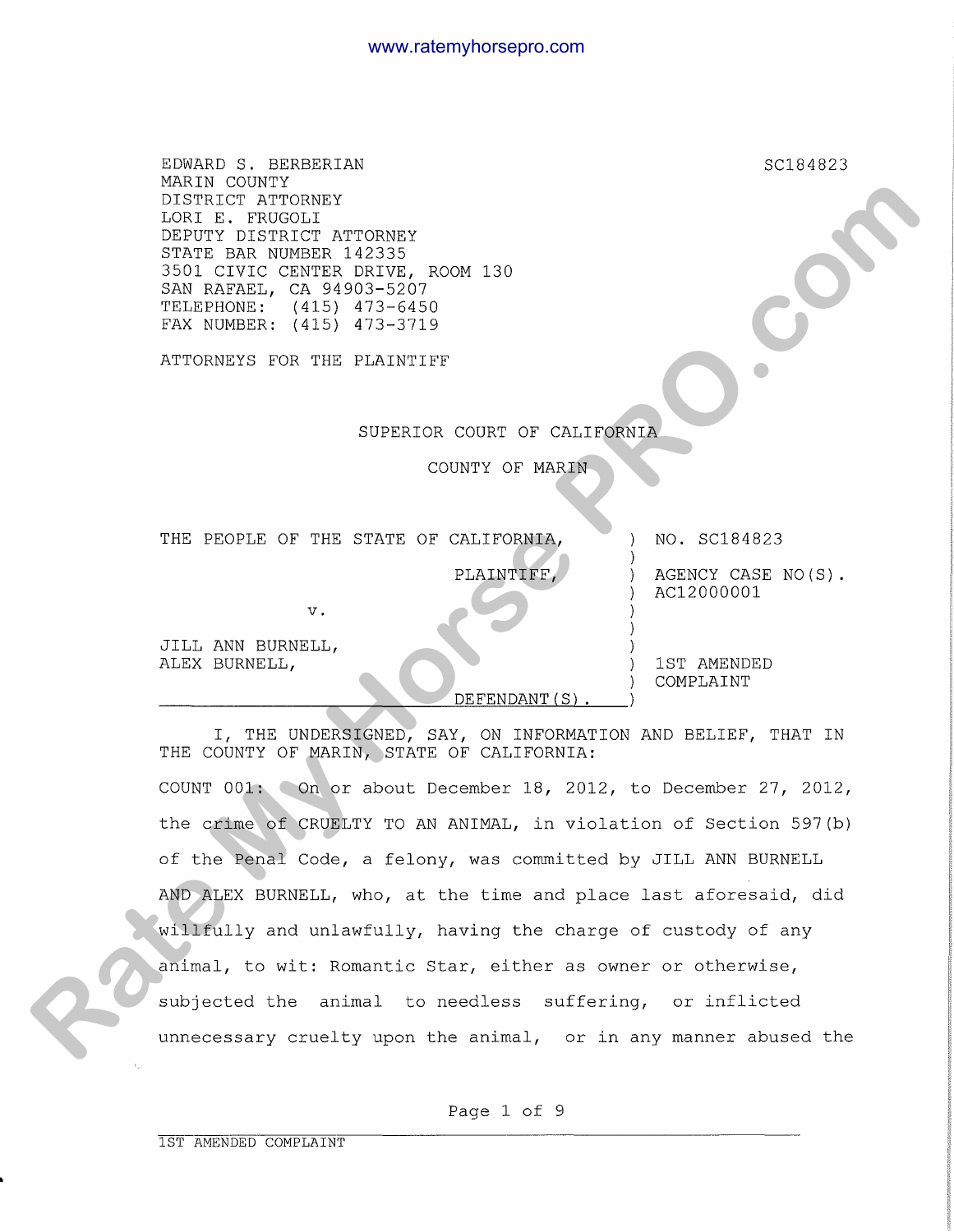JILL ANN BURNELL, ALEX BURNELL SCONGER SC184823

animal, or failed to provide the animal with proper food, drink or shelter or protection from the weather.

COUNT 002: For a further and separate cause of complaint, being a different offense from but connected in its commission with the charge set forth in Count 001, complainant further complains and says: On or about December 18, 2012, to December 27, 2012, the crime of CRUELTY TO AN ANIMAL, in violation of Section 597(b) of the Penal Code, a felony, was committed by JILL ANN BURNELL AND ALEX BURNELL, who, at the time and place last aforesaid, did willfully and unlawfully, having the charge of custody of any animal, to wit: Pookie, either as owner or otherwise, subjected the animal to needless suffering, or inflicted unnecessary cruelty upon the animal, or in any manner abused the animal, or failed to provide the animal with proper food, drink or shelter or protection from the weather. or shelter or proceedian from the weather.<br>
COON: OC2: Yor a further and separate mouse of complaint, the maximate of first different different offers from but composed in its composition with the charge att forth in Coun

COUNT 003: For a further and separate cause of complaint, being a different offense of the same class of crimes and offenses as the charge set forth in Count 002, complainant further complains and says: On or about December 18, 2012, to December 27, 2012, the crime of CRUELTY TO AN ANIMAL, in violation of Section 597(b) of the Penal Code, a felony, was committed by JILL ANN BURNELL AND ALEX BURNELL, who, at the time and place last aforesaid, did willfully and unlawfully, having the charge of custody of any animal, to wit: Radieshen, either as owner or otherwise,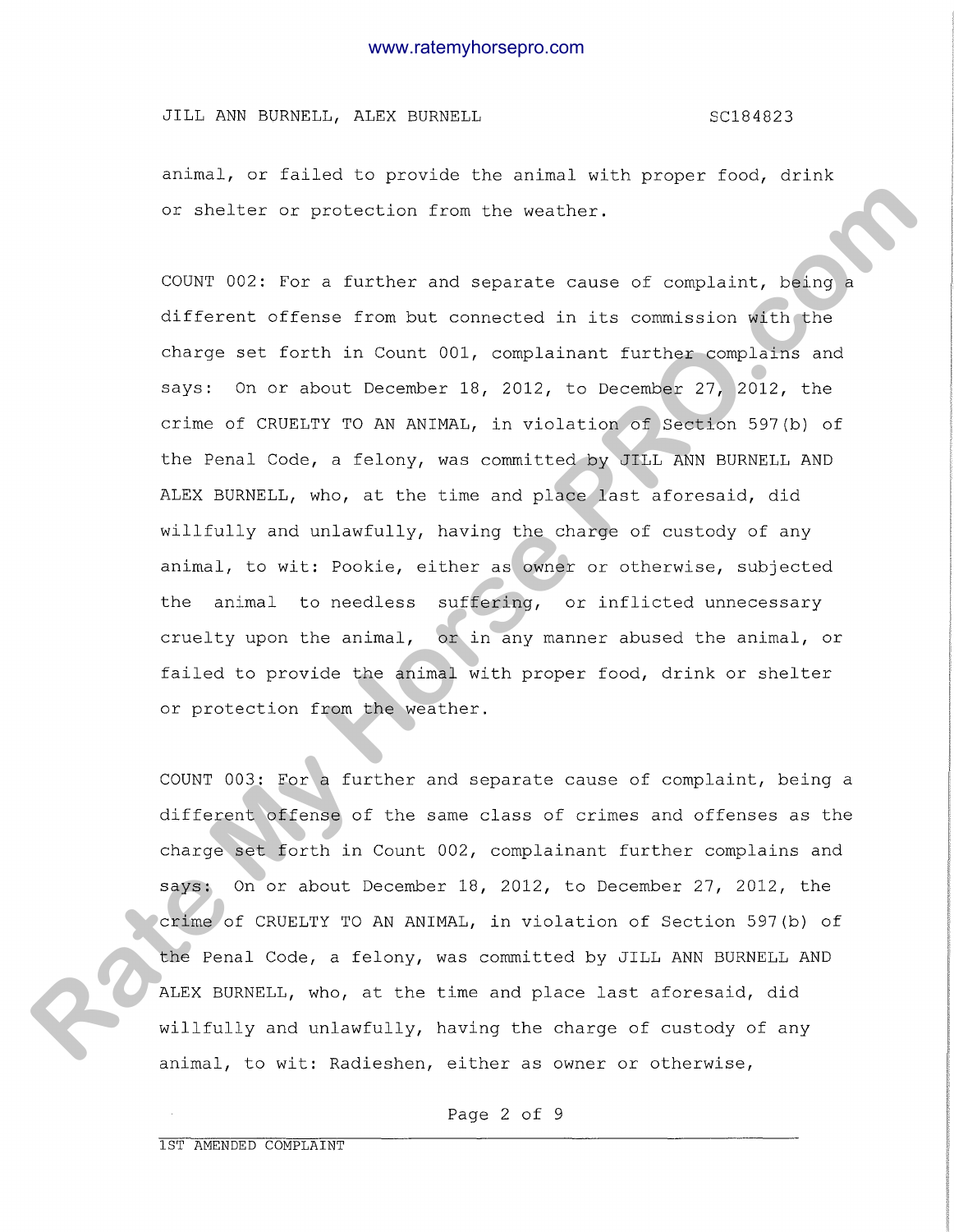JILL ANN BURNELL, ALEX BURNELL SC184823

subjected the animal to needless suffering, or inflicted unnecessary cruelty upon the animal, or in any manner abused the animal, or failed to provide the animal with proper food, drink or shelter or protection from the weather.

COUNT 004: For a further and separate cause of complaint, being a different offense from but connected in its commission with the charge set forth in Count 003, complainant further complains and says: On or about December 18, 2012, to January 4, 2013, the crime of CRUELTY TO AN ANIMAL, in violation of Section 597(b) of the Penal Code, a felony, was committed by JILL ANN BURNELL AND ALEX BURNELL, who, at the time and place last aforesaid, did willfully and unlawfully, having the charge of custody of any animal, to wit: Blackie, either as owner or otherwise, subjected the animal to needless suffering, or inflicted unnecessary cruelty upon the animal, or in any manner abused the animal, or failed to provide the animal with proper food, drink or shelter or protection from the weather. **Rate Constanty critical** control and the scheme of the scheme of the scheme of the scheme of the scheme of the scheme of the scheme of the scheme of the scheme of the scheme of the scheme of the scheme of the scheme of th

COUNT 005: For a further and separate cause of complaint, being a different offense from but connected in its commission with the charge set forth in Count 004, complainant further complains and says: On or about December 18, 2012, to January 4, 2013, the crime of CRUELTY TO AN ANIMAL, in violation of Section 597(b) of the Penal Code, a felony, was committed by JILL ANN BURNELL AND ALEX BURNELL, who, at the time and place last aforesaid, did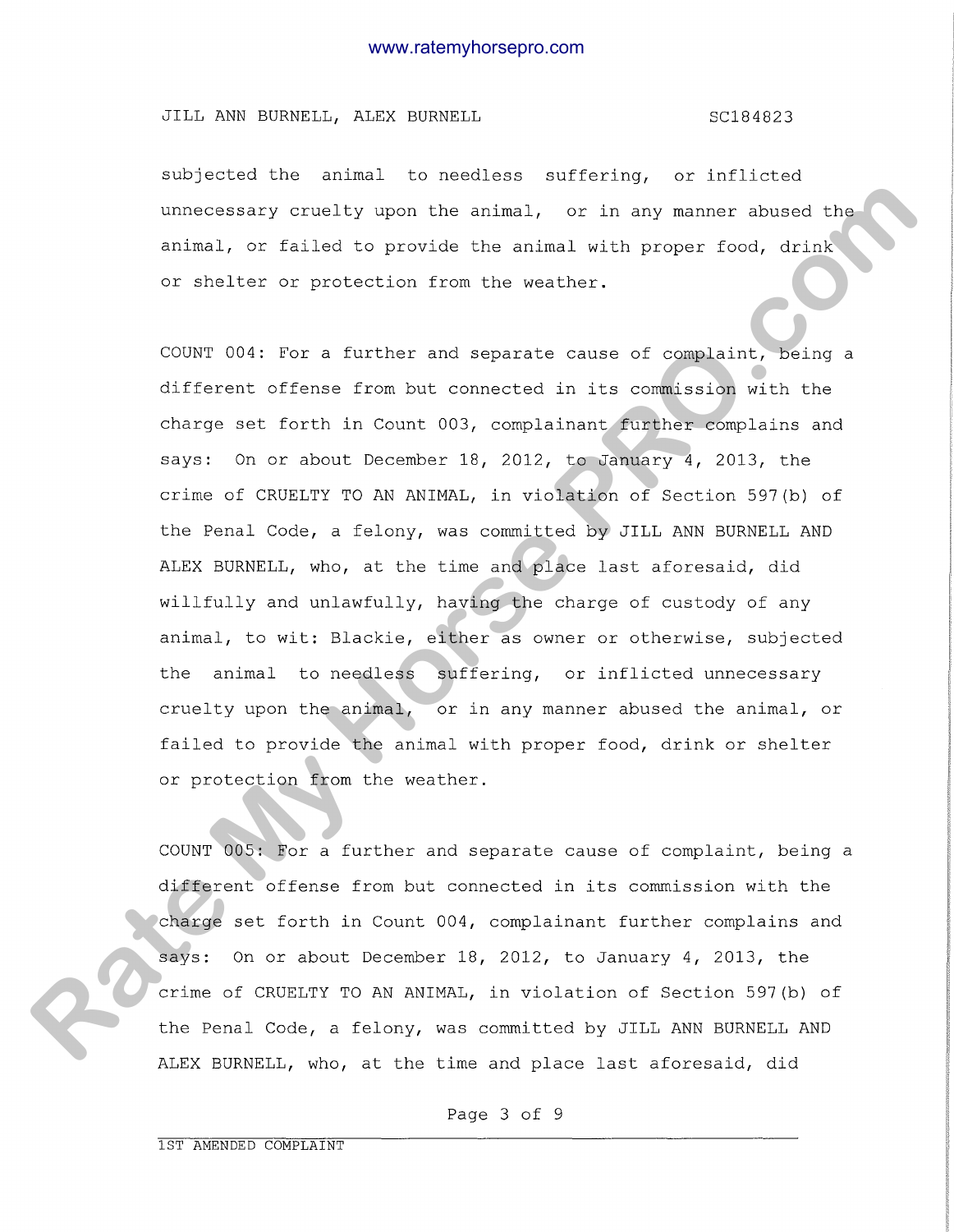# JILL ANN BURNELL, ALEX BURNELL SCORE SC184823

willfully and unlawfully, having the charge of custody of any animal, to wit: Nutsie, either as owner or otherwise, subjected the animal to needless suffering, or inflicted unnecessary cruelty upon the animal, or in any manner abused the animal, or failed to provide the animal with proper food, drink or shelter or protection from the weather.

NOTICE: Conviction of this offense(s), as to Counts 1, 2, 3, 4, and 5, will require the said defendant(s), JILL ANN BURNELL, to provide specimens and samples pursuant to Penal Code Section 296. Willful refusal to provide the specimens and samples is a crime.

NOTICE: Conviction of this offense(s), as to Counts 1, 2, 3, 4, and 5, will require the said defendant(s), ALEX BURNELL, to provide specimens and samples pursuant to Penal Code Section 296. Willful refusal to provide the specimens and samples is a crime.

COUNT 006: For a further and separate cause of complaint, being a different offense from but connected in its commission with the charge set forth in Count 005, complainant further complains and says: On or about December 18, 2012, to December 27, 2012, the crime of KEEPING AN ANIMAL WITHOUT PROPER CARE, in violation of Section 597.1(a) of the Penal Code, a misdemeanor, was committed by JILL ANN BURNELL AND ALEX BURNELL, who, at the time and place last aforesaid, was the owner, driver, and keeper of an animal, **Rate and the set of the set of the set of the set of the set of the set of the set of the set of the set of the set of the set of the set of the set of the set of the set of the set of the set of the set of the set of the**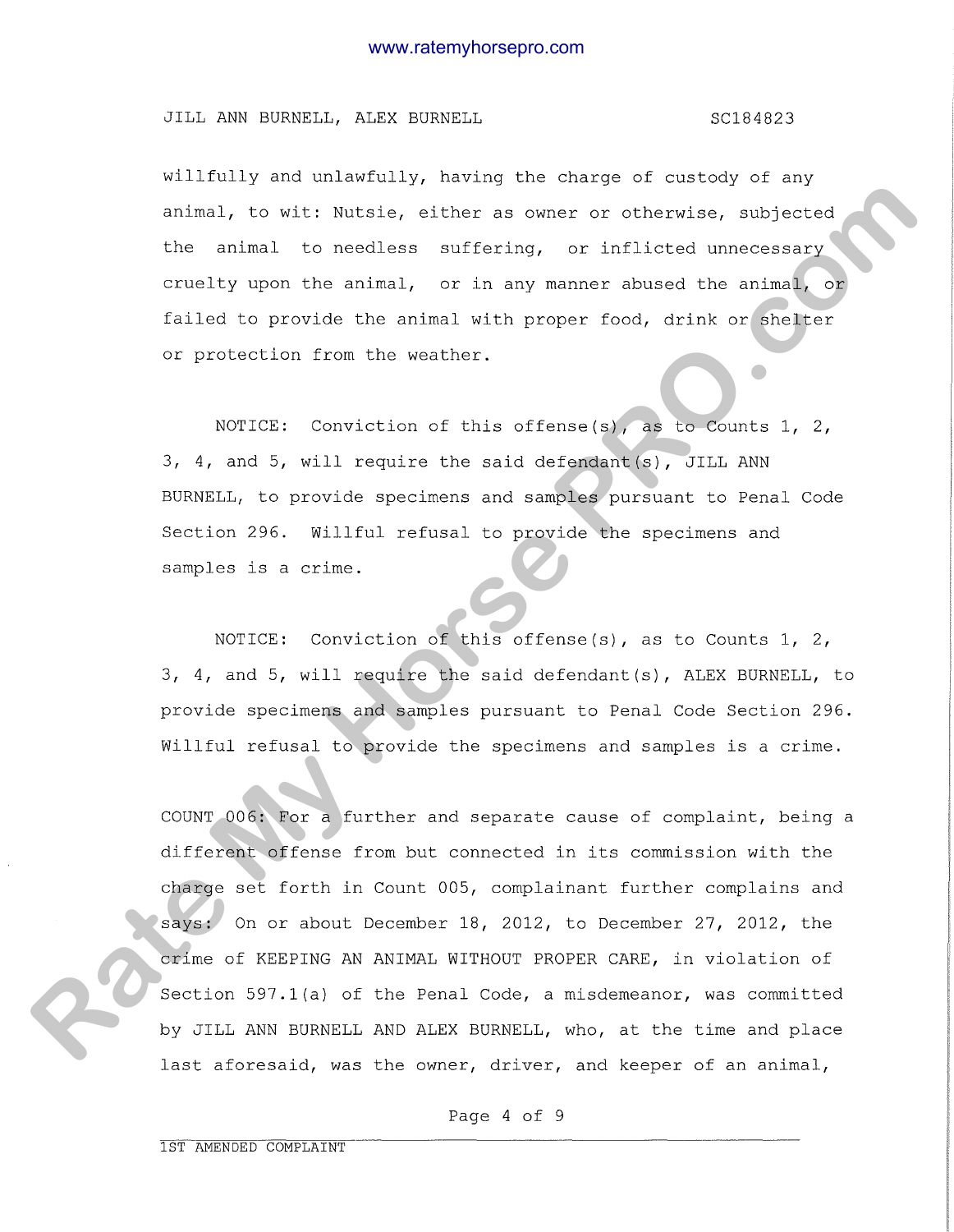# JILL ANN BURNELL, ALEX BURNELL SC184823

to wit: Romantic Star, who, did willfully and unlawfully permit the same to be in a building, enclosure, lane, street, square, and lot, to wit: parcel # 104.070.04, Petaluma located in unicorporated Marin County. , without proper care and attention.

COUNT 007: For a further and separate cause of complaint, being a different offense from but connected in its commission with the charge set forth in Count 006, complainant further complains and says: On or about December 18, 2012, to December 27, 2012, the crime of KEEPING AN ANIMAL WITHOUT PROPER CARE, in violation of Section 597.1(a) of the Penal Code, a misdemeanor, was committed by JILL ANN BURNELL AND ALEX BURNELL, who, at the time and place last aforesaid, was the owner, driver, and keeper of an animal, to wit: Pookie, who, did willfully and unlawfully permit the same to be in a building, enclosure, lane, street, square, and lot, to wit: parcel # 104.070.04, Petaluma located in unicorporated Marin County. , without proper care and attention. the same to be in a building, enclosure, lane, streat, equare,<br>and lot, to with parcel + 104.070.34, Potentume located in<br>unicorporated Ratin Common, , without proper care and attention,<br>CODET 007: Tor a further and separa

COUNT 008: For a further and separate cause of complaint, being a different offense from but connected in its commission with the charge set forth in Count 007, complainant further complains and says: On or about December 18, 2012, to December 27, 2012, the crime of KEEPING AN ANIMAL WITHOUT PROPER CARE, in violation of Section 597.1(a) of the Penal Code, a misdemeanor, was committed by JILL ANN BURNELL AND ALEX BURNELL, who, at the time and place last aforesaid, was the owner, driver, and keeper of an animal,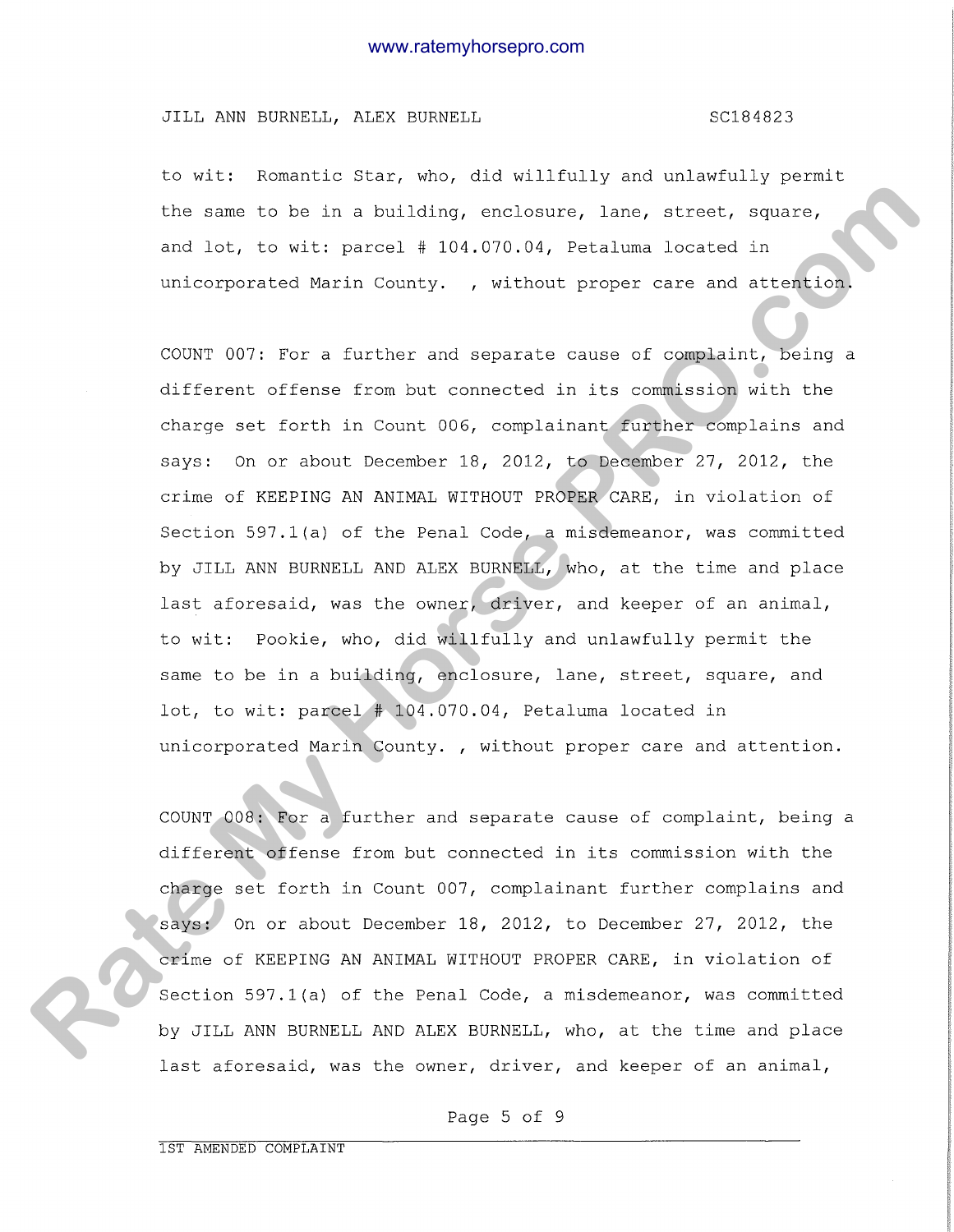### JILL ANN BURNELL, ALEX BURNELL SCONGER SC184823

to wit: Radieshen, who, did willfully and unlawfully permit the same to be in a building, enclosure, lane, street, square, and lot, to wit: parcel # 104.070.04, Petaluma located in unicorporated Marin County. , without proper care and attention.

COUNT 009: For a further and separate cause of complaint, being a different offense from but connected in its commission with the charge set forth in Count 008, complainant further complains and says: On or about December 18, 2012, to January 4, 2013, the crime of KEEPING AN ANIMAL WITHOUT PROPER CARE, in violation of Section 597.1(a) of the Penal Code, a misdemeanor, was committed by JILL ANN BURNELL AND ALEX BURNELL, who, at the time and place last aforesaid, was the owner, driver, and keeper of an animal, to wit: Blackie, who, did willfully and unlawfully permit the same to be in a building, enclosure, lane, street, square, and lot, to wit: parcel # 104.070.04, Petaluma located in unicorporated Marin County. , without proper care and attention. sexe to be in a building, enalishoire, lare, streat, equante, and<br>tot, io with parcel #104.070.04, Betaluma located in<br>unincorporates Mexin Commity., without proper care and statute on<br>compression for a turbler and sexerat

COUNT 010: For a further and separate cause of complaint, being a different offense from but connected in its commission with the charge set forth in Count 009, complainant further complains and says: On or about December 18, 2012, to January 4, 2013, the crime of KEEPING AN ANIMAL WITHOUT PROPER CARE, in violation of Section 597.1(a) of the Penal Code, a misdemeanor, was committed by JILL ANN BURNELL AND ALEX BURNELL, who, at the time and place last aforesaid, was the owner, driver, and keeper of an animal,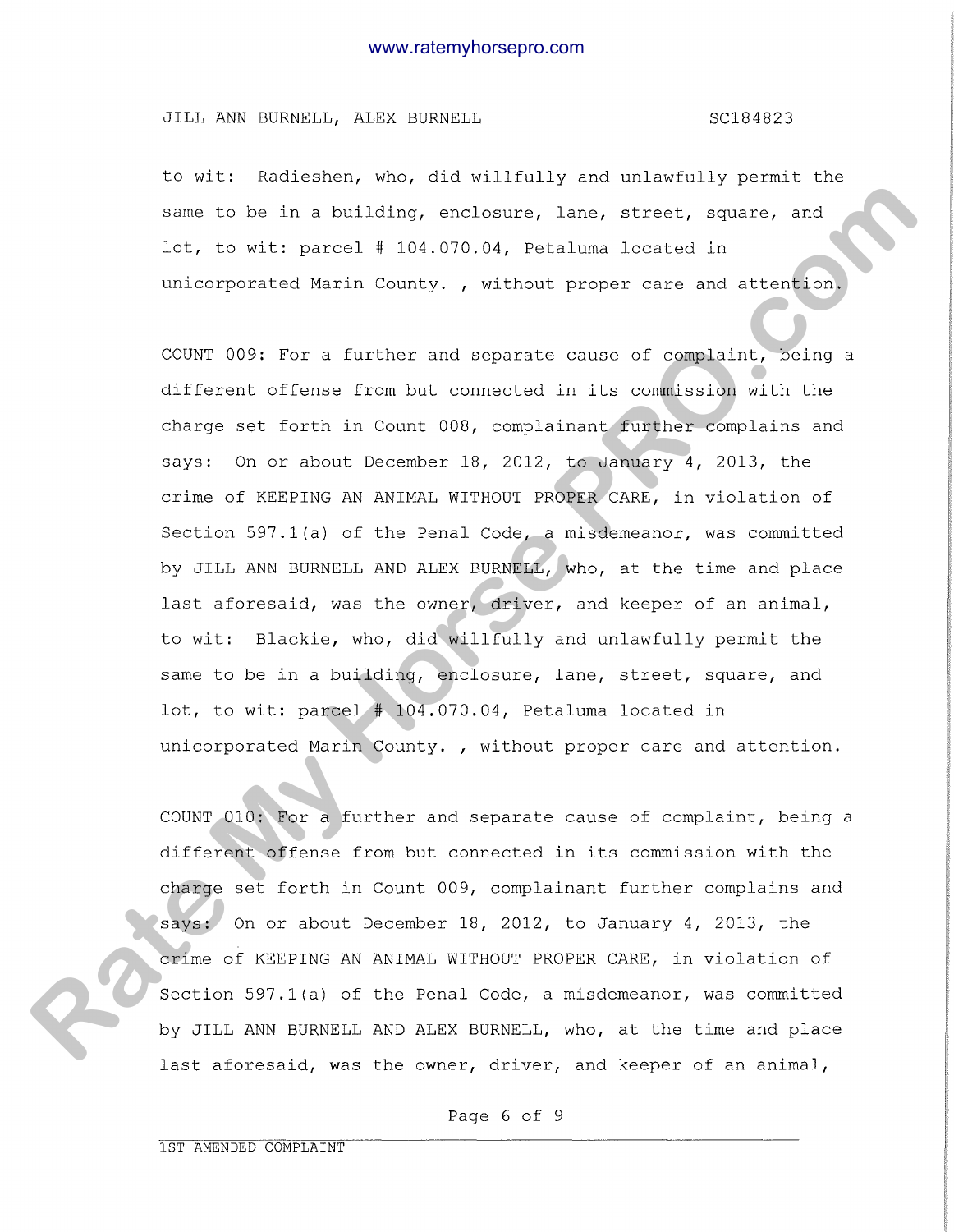### JILL ANN BURNELL, ALEX BURNELL SCONGER SC184823

to wit: Nutsie, who, did willfully and unlawfully permit the same to be in a building, enclosure, lane, street, square, and lot, to wit: parcel # 104.070.04, Petaluma located in unicorporated Marin County. , without proper care and attention.

COUNT 011: For a further and separate cause of complaint, being a different offense from but connected in its commission with the charge set forth in Count 010, complainant further complains and says: On or about December 18, 2012, to December 27, 2012, the crime of CRUELTY TO AN ANIMAL, in violation of Section 597(b) of the Penal Code, a misdemeanor, was committed by JILL ANN BURNELL AND ALEX BURNELL, who, at the time and place last aforesaid, did willfully and unlawfully, having the charge of custody of any animal, to wit: Aloha , either as owner or otherwise, subjected the animal to needless suffering, or inflicted unnecessary cruelty upon the animal, or in any manner abused the animal, or failed to provide the animal with proper food, drink or shelter or protection from the weather. **Rame 1.** be in a building, prolonuous, lone, stroot, sugare, and<br>19t, to with pareel 4 104.070.04, Setaluma located in<br>Informerated Murin County, , without propes care and attention.<br>CODRY 311: For a further and separate

COUNT 012: For a further and separate cause of complaint, being a different offense from but connected in its commission with the charge set forth in Count 011, complainant further complains and says: On or about December 18, 2012, to December 27, 2012, the crime of CRUELTY TO AN ANIMAL, in violation of Section 597(b) of the Penal Code, a misdemeanor, was committed by JILL ANN BURNELL AND ALEX BURNELL, who, at the time and place last aforesaid, did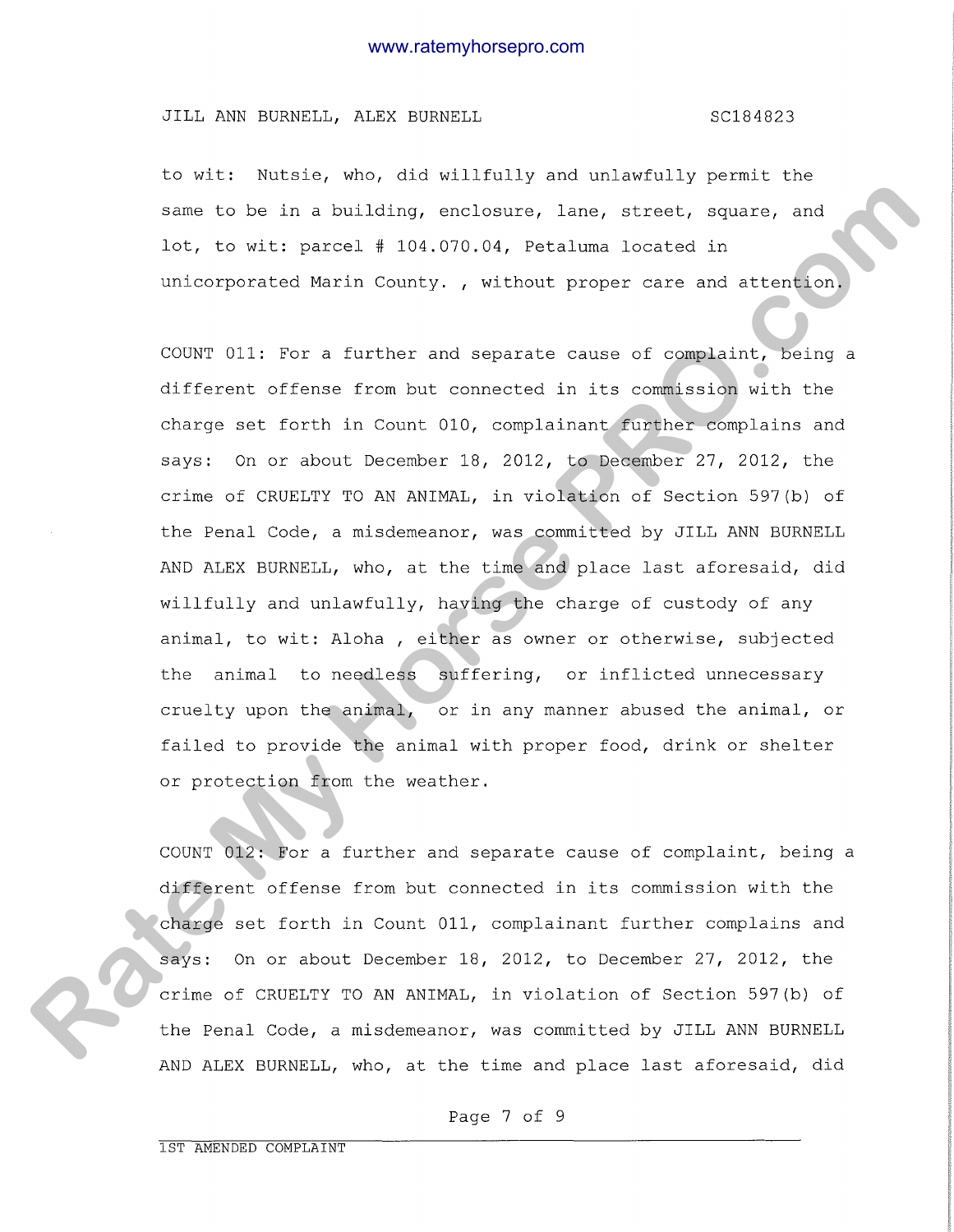## JILL ANN BURNELL, ALEX BURNELL SCOME SC184823

willfully and unlawfully, having the charge of custody of any animal, to wit: Federalist, either as owner or otherwise, subjected the animal to needless suffering, or inflicted unnecessary cruelty upon the animal, or in any manner abused the animal, or failed to provide the animal with proper food, drink or shelter or protection from the weather.

COUNT 013: For a further and separate cause of complaint, being a different offense from but connected in its commission with the charge set forth in Count 012, complainant further complains and says: On or about December 18, 2012, to December 27, 2012, the crime of CRUELTY TO AN ANIMAL, in violation of Section 597(b) of the Penal Code, a misdemeanor, was committed by JILL ANN BURNELL AND ALEX BURNELL, who, at the time and place last aforesaid, did willfully and unlawfully, having the charge of custody of any animal, to wit: Red Wine, either as owner or otherwise, subjected the animal to needless suffering, or inflicted unnecessary cruelty upon the animal, or in any manner abused the animal, or failed to provide the animal with proper food, drink or shelter or protection from the weather. coincal, to wit: Pederalist, alther as owner or otherwise,<br>abljected the sminal to recoince suffering, or inflicted<br>unacceasing versity upon the animal, or in any memmer abused the<br>arises, or thilded to provide the animal

IT IS FURTHER ALLEGED, as to Counts 11 and 13, this count is hereby specified to be a misdemeanor offense as to said defendant, JILL ANN BURNELL, pursuant to Penal Code Section  $17(b) (4)$ .